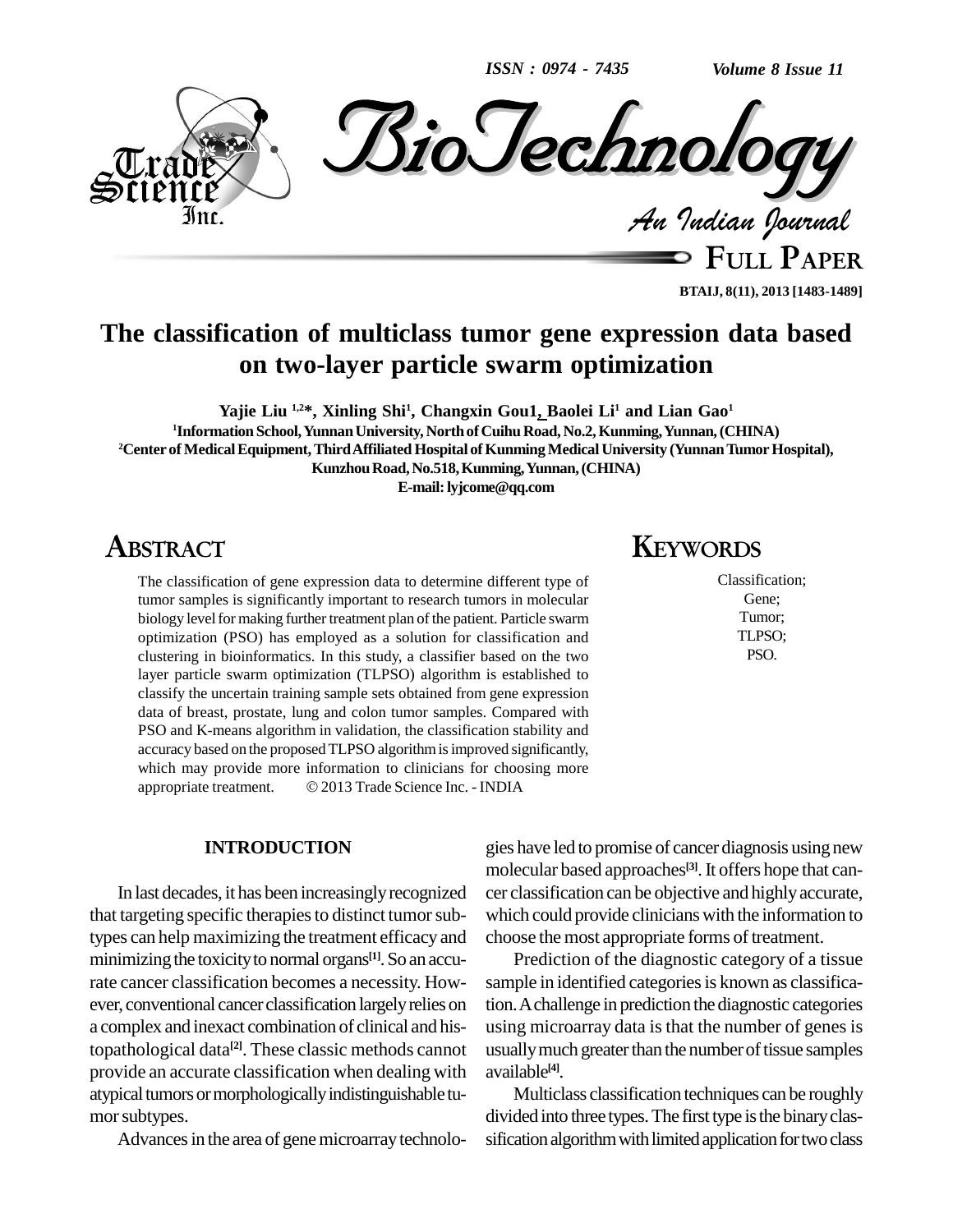#### *BTAIJ, 8(11) 2013*

best

## **FULL PAPER**

problems, including weighted voting scheme<sup>[5]</sup>, Knearest neighbors<sup>[6]</sup>, support vector machine<sup>[7]</sup>, deterministic Bott forest **[8]**. The second one is the decompositions of multiclass problems into binary ones combining with The other scheme methods, such as the one-versus-rest and first swarm the one-versus-one **[9]** method. The last type is directly classification of multiclass expression data, including genetic programming<sup>[10]</sup> with no global search ability  $\qquad \qquad$  Calc and particle swarm optimization usually with unstable  $\frac{d^{and}}{dh}$  choose prediction results **[11]**.

In this paper, the two-layer particle swarm optimization (TLPSO) algorithm is applied to multiclass tumor sample classification. The multiclass gene expres-<br>Layer sion data, which contains breast, lung, prostate and colon tumor data, is used as sample data. In order to evaluate the performance of the proposed approach, the particle swarm optimization (PSO) and K-means algorithm Judge whether reaches maximum iteration times is also applied to the same gene expression data to compare the results of them.

#### **METHOD**

#### **Two-layerparticle swarmoptimization**

is added into particles of each swarm in the bottom *An*to avoid trapping into a local optimum. The TLPSO is a novel evolutionary algorithm from PSO algorithm, whose block diagram can be shown in Figure. 1.In PSO, each particle moves around in a D dimensional search space simultaneously based on its own memory and knowledge gained by the swarm as a whole to find the best solution<sup>[12]</sup>. In TLPSO, there is a two layer structure: top layer and bottom layer<sup>[13]</sup>. The  $\overline{\phantom{a}}$ whole particles *N* are divided into *M* swarms, each The best swarm contains  $N/M$  particles in the bottom layer,  $M$ swarms constitute the top layer.Each global best position in each swarm of the bottom layer is set to be the  $\left\{\n\begin{array}{c}\n\text{of first sub-} \\
\text{type}\n\end{array}\n\right\}$ position of the particle in the swarm of the top layer. Therefore, the global best position in the swarm of the top layer influences indirectly the particles of each swarm<br>fier Decide subtype for each sample based in the bottom layer. Furthermore, a mutation operation layer. Consequently, the diversity of the population in the TLPSO increases so that the TLPSO has the ability ILPSO increases so that the TLPSO has the ability<br>void trapping into a local optimum.<br>Initially, M swarms of N particles,  $x^{jk}$ ,  $j=1,2,...,M$ ,

pping into a lo<br>*I*, *M* swarms o<br>*N*, are randor<br>*I x*<sup>jk</sup> is the po<br>*Inology* Initially, *M* swarms of *N* particles,  $x^{jk}$ ,  $j=1,2,...,M$ , Repeat the process for other groups of randomly selected samples of randomly selected samples layer, where  $x^{jk}$  is the position of the *k*-th particle in the



Initial Particle Numbers N



**Figure 2 : The flow chart of classification**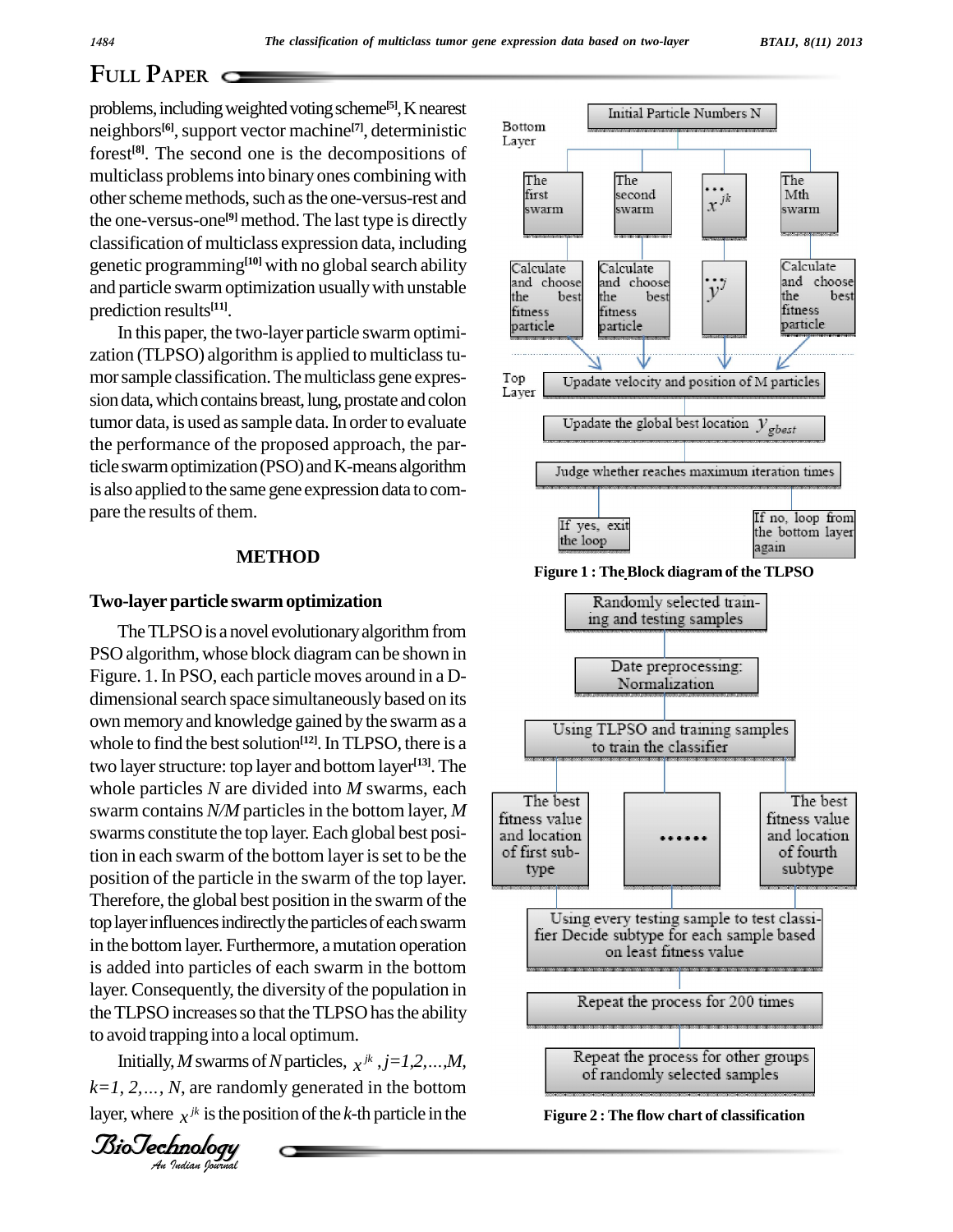*j*-th swarm of the bottom layer, the global best position *j*-th swarm of the bottom layer, the global best position de of the *j*-th swarm,  $y^j$ ,  $j \in \{1, 2, ..., M\}$ , is determined. Here, the global best position of the swarm in the bottom layer is set to be the position of the particles in the swarm of the top layer. That is, the particles of the swarm, *<sup>j</sup> y* in the top layer are determined. Then, the global best position of the swarm,  $y_{\text{gbest}}$ , in the top layer is determined according to the fitness values of the particles in the top layer.

#### **Data description**

The multiclass expression data used in this study contains 4 tumortypes, including breast, prostate, lung and colon asthey are the most well-known and com mon tumor disease in adults, comprising almost 50% of all tumors<sup>[14]</sup>. Each tumor sample used in this experiment contains 103 samples and 5521 genes produced byHG-U94A platform**[15]**.

#### **Uncertain sample set**

As the composition and quantity of training and testing samples usually plays a fundamental role in classification, researches have been accustomed to using existing or divided training and testing datasets. However, divided training and testing sampleswill not always be existing especiallyinmulticlasstumor gene expression data. The other difficulty is that it is not an easy way to confirm which composition of training and testing samples will be best for classification. In order to get an objective and comprehensive evaluation for classification results, the following method is designed. First, training samples are randomly selected from different subtypes. Then testing samples are acquired by removing training samples from the whole dataset. Finally, repeat the process by training samples increasing from 5 to 20 with an interval of 5 samples to obtain 8 different combinations of training and testing samples.

#### **Classification procedure**

#### **Data oreprocessing**

To avoid overfitting, the data are simply normalized to have zero-mean and one standard deviation.

### **Initial particle population**

M particles are generated randomlywith indepen-

dent position and velocity. Dimensionality was 5521 corresponding to number of genes.

#### **Establish classifier**

A classifier based on four clustering centrals are expressed by fitness and position values and established by applying the TLPSO algorithm to training samples of different subtypes respectively for breast, prostate, lung, and colon.

#### **Validity**

The classifier is used to validate testing samples.

#### **Repeat**

There are 100 realizations of the classifier by using randomlyselected training and testing samplesto pro duce a series of distribution of classification results.

#### **Change samples and repeat**

The process described above for other subgroups is repeated with randomly selected training and testing samples.The results are compared to evaluate the performance of the proposed approach in this paper. Figure.2 showsthe flow chat of classification.

### **RESULTSAND DISCUSSION**

Multiclasstumor gene expression data contains 26 breast samples, 26 prostate samples, 28 lung samples and 23 colon samples. Each sample consists of 5521 genes.Initially, 5 samples are selected randomly from each tumor type to obtain totally 20 training samples and 83 testing samples for training the classifier based on TLPSO algorithm. The classifier is described as the form of two variables, which are global best fitness value and its position of each sample. Finally, testing samples are used to validate the classifier which could be evaluated bycounting the correct predicted testing samples.

cess compared with our last research of less gene num-<br>bers. And different results for randomly selected samples ing and testing samples are not always the same. It is testing samples will produce the best classification result. In order to make a comprehensive and comparative evaluation, classification numbers are enlarged to<br>*BioTechnology* The classification process is repeated for 100 times. However, longer time is needed for the classifying probers. And different results for randomly selected samples are obtained each time because randomly selected traindifficult to confirm which composition of training and sult. In order to make a comprehensive and comparative evaluation, classification numbers are enlarged to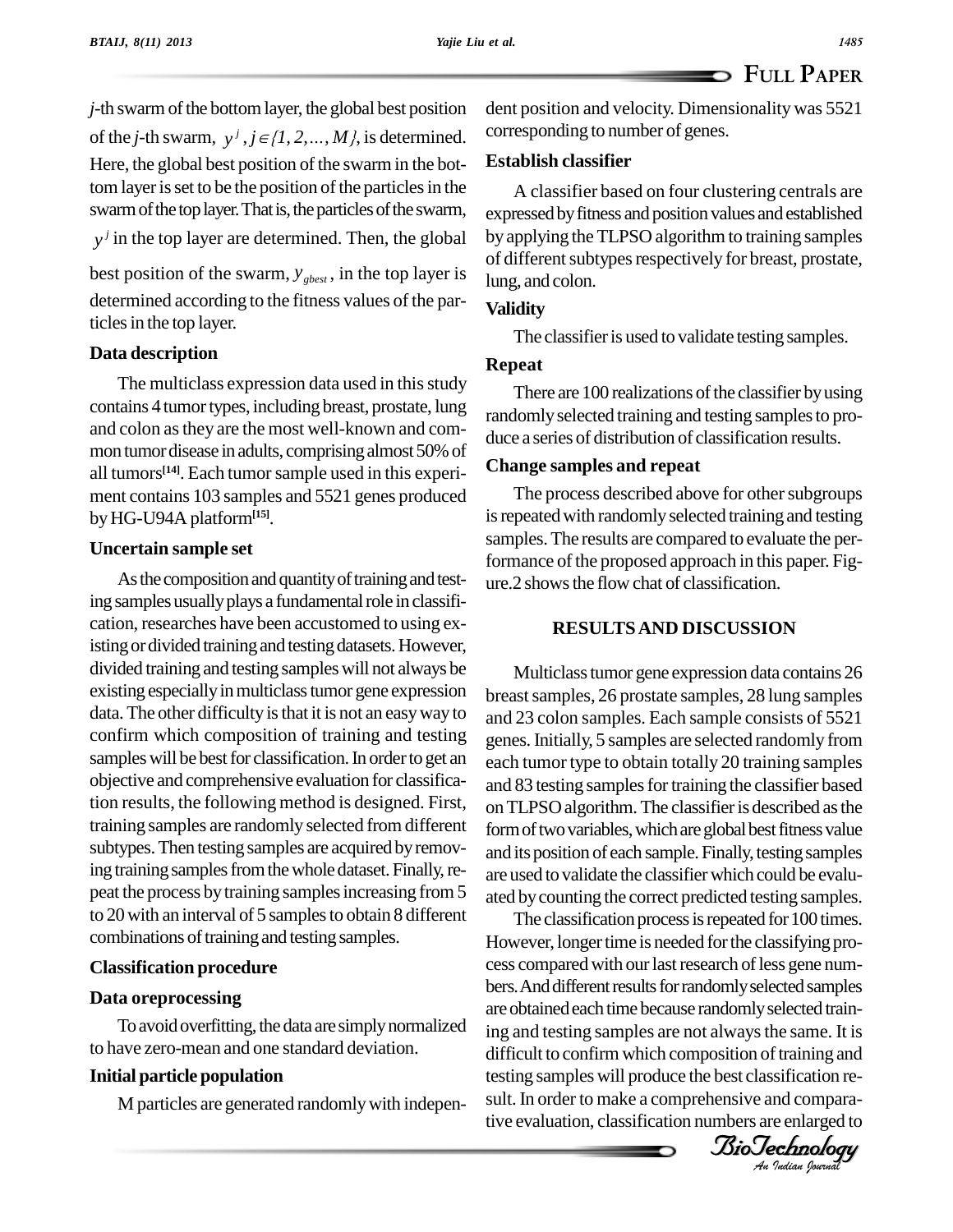# **FULL PAPER**

100 times with 5 training samples randomly selected for each time. The distribution of classification results is considered to be an influencing factor of performance. To better understand which combination of training samples will produce the best result, training samples increase from 5, 10, and 15 to 20. Finally, each sub group of training sample is run for 100 times and totally 400 times classification is performed. Particle numbers and iteration times of the first subgroups are also re-<br>duced to 60 and 200 times to shorten the performance time. TABLE 1 shows different composition of training and testing samples.Training samples are 20 in the sec ond column and third row because there are four tumor types in the dataset and 5 samples are randomly selected for each one.

**TABLE 1 : Different composition of training and testing samples**

| <b>Subgroups Results</b> |      |     |                |     |
|--------------------------|------|-----|----------------|-----|
| Samples of Each Subtype  |      | 10  | 15             | 20  |
| <b>Training Samples</b>  | 20   | 40  | 60             | 80  |
| <b>Testing Samples</b>   | 83   | 63  | 43             | 23  |
| Total samples            | 103  | 103 | 103            | 103 |
| Genes                    | 5521 |     | 5521 5521 5521 |     |

TABLE 2 shows the initial conditions, best prediction results and distribution of 100 times classification for each subgroup and algorithm. Results in column TLPSO\* and TLPSO come from the same algorithm. However, the value of each initial variable is unvaried for each subgroup inTLPSO\* and graduallyincreases in TLPSO and PSO. Subgroups and compositions are consistent in the three algorithms. The Best Result means the best classification result which contains the least wrongly predicted samples. It is clearly that different combination of training and testing samples can produce different results, which means one time or two times classification results could not be considered as an evaluation way even though the numbers of best prediction samples are so close or already equal to total testing one. 90%~100% means the ratio of correctly predicted samples to whole testing samples of each sample composition is greater than 90%.

Obviously, the classification results are unexpect edly poor and widely distributed in TLPSO\*. The best prediction rate is all below 80% in three subgroups. The best prediction rates decreases with the increase of training samples and the classification results is relatively good in subgroup of less training samples. It could be considered as the enlargement of training samples have greatly accelerated the computation complexity andmake it difficult to convergence.

In order to improve the computation performance, the particle numbers and iteration times are tried to rise gradually for different subgroups of TLPSO. TLPSO in TABLE 2 shows the best prediction result and distribution of 100 times classification results for each sub-

| <b>Algorithms Results</b>      | TLPSO*   |              |                   |                  | <b>TLPSO</b>   |                |              |                         | <b>PSO</b>     |              |              |                  |
|--------------------------------|----------|--------------|-------------------|------------------|----------------|----------------|--------------|-------------------------|----------------|--------------|--------------|------------------|
| <b>Subgroups</b>               | 1        | 2            | 3                 | 4                | 1              | 2              | 3            | $\overline{\mathbf{4}}$ | 1              | 2            | 3            | 4                |
| <b>Particle Numbers</b>        | 60       | 60           | 60                | 60               | 60             | 90             | 150          | 300                     | 60             | 90           | 150          | 300              |
| Iterations                     | 200      | 200          | 200               | 200              | 200            | 250            | 300          | 600                     | 200            | 250          | 300          | 600              |
| <b>Best Prediction Samples</b> | 77       | 49           | 26                | 16               | 77             | 57             | 35           | 22                      | 80             | 60           | 43           | 23               |
| <b>Best Prediction Rate%</b>   | 92.77    |              | 77.78 60.47 69.57 |                  | 92.77          | 90.47          | 81.40        | 95.65                   | 96.39          | 95.24        | 100          | 100              |
| $90\% \sim 100\%$              | 2        | $\theta$     | $\theta$          | 0                | 2              | 1              | $\theta$     | 1                       | 40             | 50           | 52           | 67               |
| 80%~90%                        | 15       | $\mathbf{0}$ | $\Omega$          | $\Omega$         | 15             | 4              |              | $\theta$                | 55             | 45           | 44           | 31               |
| 70%~80%                        | 20       | 6            | $\Omega$          | $\theta$         | 20             | 12             |              |                         | 5              | 5            | 4            | 2                |
| $60\% - 70\%$                  | 35       | 19           | 1                 | 8                | 35             | 18             | 11           | 6                       | $\Omega$       | $\Omega$     | $\mathbf{0}$ | $\theta$         |
| $50\% - 60\%$                  | 16       | 25           | 9                 | 6                | 16             | 27             | 11           | 10                      | $\theta$       | $\Omega$     | $\Omega$     | $\theta$         |
| 40%~50%                        | 10       | 28           | 20                | 14               | 10             | 19             | 28           | 20                      | $\overline{0}$ | $\theta$     | $\mathbf{0}$ | $\theta$         |
| $30\% - 40\%$                  | 2        | 17           | 37                | 50               | $\overline{2}$ | 14             | 25           | 37                      | $\theta$       | $\Omega$     | $\mathbf{0}$ | $\theta$         |
| 20%~30%                        | $\Omega$ | 5            | 33                | 20               | $\Omega$       | 5              | 22           | 22                      | $\theta$       | $\Omega$     | $\theta$     | $\Omega$         |
| $10\% - 20\%$                  | $\Omega$ | $\mathbf{0}$ | $\Omega$          | 2                | $\theta$       | $\Omega$       |              | 3                       | $\theta$       | $\theta$     | $\mathbf{0}$ | $\theta$         |
| $0 - 10\%$                     | $\Omega$ | $\Omega$     | $\overline{0}$    | $\boldsymbol{0}$ | $\theta$       | $\overline{0}$ | $\mathbf{0}$ | $\overline{0}$          | $\theta$       | $\mathbf{0}$ | $\theta$     | $\boldsymbol{0}$ |

**TABLE2 :The initialization, best prediction results and distribution ofTLPSO\*,TLPSO and PSO.**

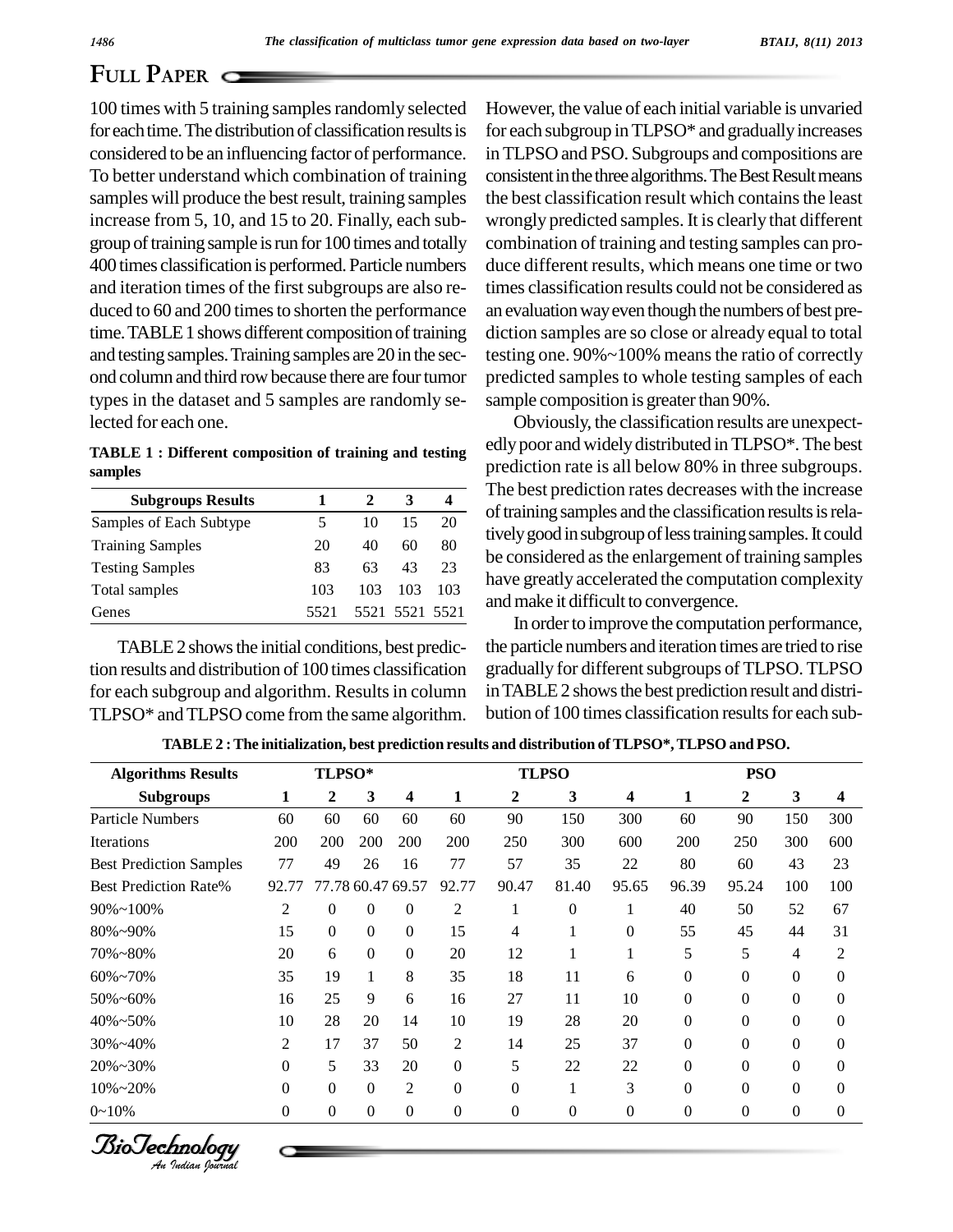group with different particles numbers and iteration times. Compared to fixed initialize condition in TLPSO\*, the difference is the relatively better performance when the same point is that it also decreases with the increase of training samples, which demonstrates that the classification result is so sensitive to the numbers of training samples. However, it is important to note that the classification ratio could always surpass 80% at least in one time classification for each subgroup which pro vides a crucial point for further comparison.

Figure 3 shows the box plots of classification re-<br>sults for each sample composition with different initial conditions and respective results. On each box, the  $\Big|_{\mathfrak{g}_{\mathfrak{g}}}$ central line is the median and the edges of the box are<br>the 25th and 75th percentiles. The whiskers extend to<br>the most extreme data points not considered outliers,<br>and outliers are plotted individually. Shorter and upper<br> the 25th and 75th percentiles. The whiskers extend to the most extreme data points not considered outliers, and outliers are plotted individually. Shorter and upper of the box means the better of the performance. The particle numbers and iteration time are unchangeable in subgroups of the TLPSO\*, while it increases gradually  $\begin{bmatrix} \frac{8}{5} \\ 30 \end{bmatrix}$ with the expansion of training samples in TLPSO. It is clearthat both the best and average prediction result of TLPSO is better than TLPSO\*.



In addition, basic PSO algorithm is used to make a comparison to further validate TLPSO. All parameters and initialization included in PSO are the same as in the TLPSO excepting the value of M because it is the special for TLPSO. The corresponding data of PSO in TABLE 2 shows the results and distributions of PSO. There is no clear difference for the best prediction results between PSO and TLPSO, while the distribution of correctly predicted samplesis completelydifferent. In PSO, all the classification ratios surpass 70% and some of them beyond 90%. The performance is im proved with the increase of training samples for the TLPSO\* and TLPSO. For the indicator of distribution, the performance of PSO is more excellent than the TLPSO. It is also clear in Figure.4 that boxes of PSO are more sizable and symmetrical, while boxes of TLPSO vary with their length and height.



**Figure 4 :Boxplot comparison of 100 times classification for TLPSOand PSO.**

Finally, K-means classification algorithm is used to make a comparison.As an unsupervised learning algorithm, the K-means is used directly on all samples during the classification procedure, in which the number of clustering centrals is 4 determined by prior knowledge. However, the classification results of K-means are different and vary greatly each time. So, it can be con clude from TABLE 3 that the K-means is not a stable and accurate classification algorithm for samples used in this study.

pass 70% in 100 times classification. However, the sta-<br>bility of the algorithm cannot deduced from those excombinations of training and testing samples used for The superiority of PSO algorithm is the improved accuracy of its classification as all prediction ratios surbility of the algorithm cannot deduced from those experiments results for the reason that randomly selected PSO and TLPSO make it difficult to further comparison. The same point for the three algorithms is the preset clustering numbers, while the difference is the processingwayand their performance.

*Indian Journal*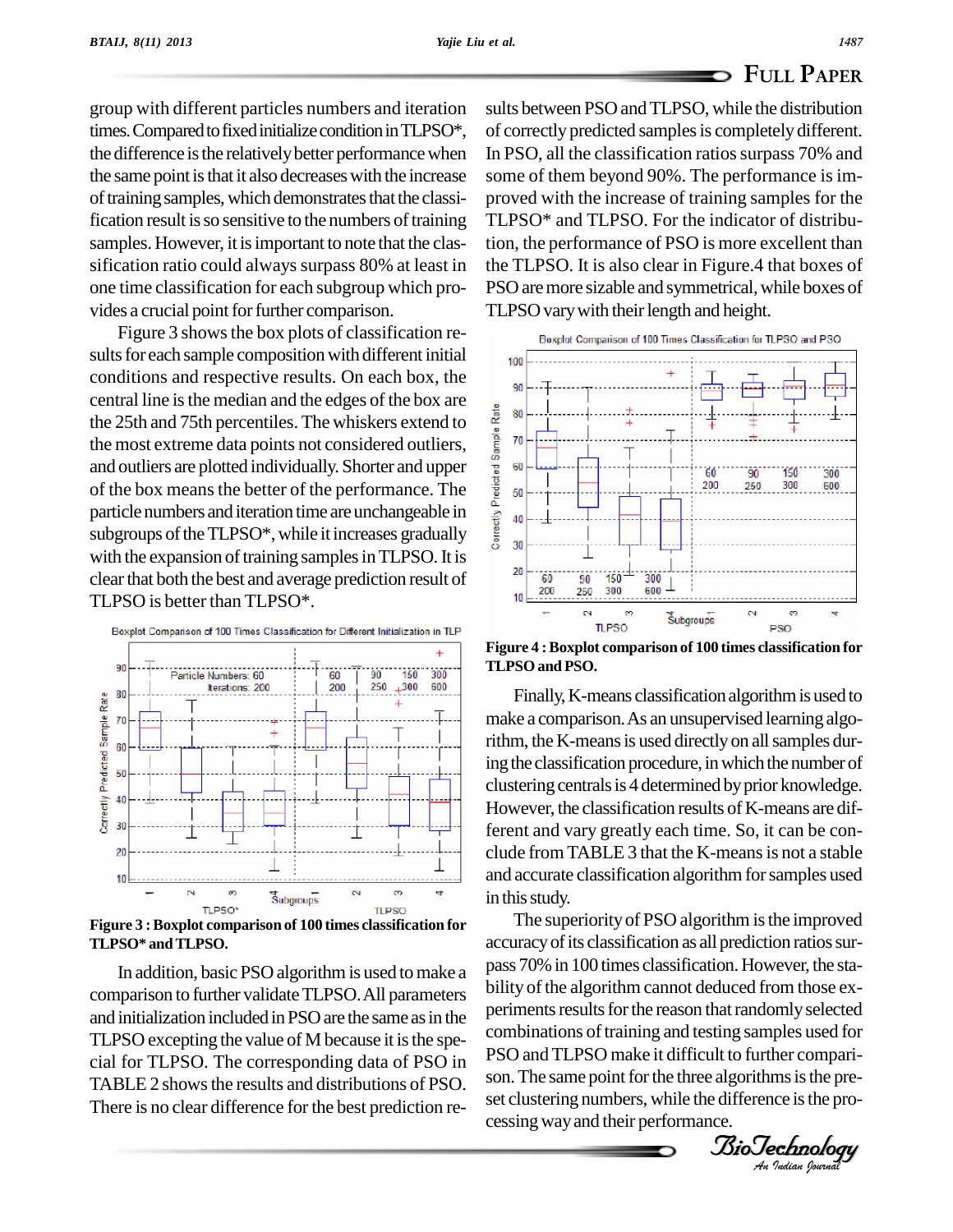## **FULL PAPER**

In order to make a comprehensive comparison of the three algorithms for better understanding their stability and accuracy, a subgroup of fixed sample combination which produces the best prediction result and accuracy in 100 times classification is used to make further classification. Particle numbers and iteration times are enlarged to 1000 and 2000 respectively and are unchangeable in each subgroup. For convenience of comparison the time required forthese algorithms, just 10 times classification is performed in each subgroup of each algorithm.

As shown in TABLE 3, the classification results are almost the same in TLPSO of each subgroup, but there is great different for PSO and K-means. It can be seen that although the results based on PSO is excellent for subgroup 4, the numbers and names of wrongly pre dicted samples vary greatly each time from subgroup 1 to subgroup 3. It means that there should be more training for the algorithm if better result need to be got. It is clear that both accuracy and stability of the results based on K-means is no good that the least wrongly predicted samples are 4 while the most ones are more than 20.

| N              | Subgroup 1 |            |                    | Subgroup 2                            |              | Subgroup 3    |                  | Subgroup 4   | All the samples                          |  |
|----------------|------------|------------|--------------------|---------------------------------------|--------------|---------------|------------------|--------------|------------------------------------------|--|
|                | O TLPSO    | <b>PSO</b> | <b>TLPSO</b>       | <b>PSO</b>                            | <b>TLPSO</b> | <b>PSO</b>    | <b>TLPSO PSO</b> |              | <b>K-means</b>                           |  |
| 1              | 66         | 60,70      | 15,16,66           | 2,7,14                                | 13,16        | 7,16          | 15               | 23           | 13-16,53-80                              |  |
| 2              | 66         | 60,70      |                    | 15, 16, 66 14, 37, 52, 62, 90, 92, 93 | 13,16        | 60,70         | 15               | $\theta$     | 13, 15, 16, 67                           |  |
| 3              | 66         | 60,70      | 15,16,66           | 14,57,61,62,73                        | 13,16        | 60,70         | 15               |              | 20,23 6,13-16,53-80,81,84,87,89,90       |  |
| $\overline{4}$ | 66         | 60,70      | 15,16,66           | 14,61,62,73,93                        | $\mathbf{0}$ | 60,70         | 15               | 23           | 13, 15, 16, 55, 62-66, 68-70, 81, 84     |  |
| 5              | 66         |            | 1,38,60,7015,16,66 | 2,7,14                                | 13,16        | 70            | 15               | $\theta$     | 6, 13 - 16, 59, 66,                      |  |
| 6              | 66         |            | 38,60,70 15,16,66  | 14,93                                 | 13,16        | 70            | 15               | $\mathbf{0}$ | 6,13-16,53-80,81,84,87,89,90             |  |
| 7              | 66         | 60,70      | 15,16,66           | 2,14                                  | 13           | 7,18,85,89,92 | 15               | 20,23        | 13, 15, 16, 67                           |  |
| 8              | 66         |            | 14,60,70 15,16,66  | 2,7,14,16                             | 13           | 7             | 15               | $\mathbf{0}$ | 13, 15, 16, 55, 62 - 66, 68 - 70, 81, 84 |  |
| 9              | 66         | 60,70      | 15,16,66           | 2,7,14                                | 13,16        | $\theta$      | $\mathbf{0}$     | 23           | 6, 13 - 16, 59, 66,                      |  |
| 10             | 66         | 60,70      | 15,16,66           | 2,14                                  | 13,16        | 70            | 15               | $\theta$     | 13-16.53-80                              |  |

**TABLE 3 : Wrongly predicted samples of theTLPSO, PSO and K-meansin 10 times classification**

However, the numbers and names of wrongly predicted samples are almost the same in each subgroup of TLPSO. In subgroup 1 and 4, just one of them ap pears as wrongly predicted sample and even none of themarisesin one time.The classification result is also stable in subgroup 2 and 3, though there aremore than one mistaken results. Besides, there is no mistake in one time classification in subgroup 3 and 4 for large numbers of training sample, which is employed in this experiment. It is also clear from Figure.5 that both the stability and accuracy of TLPSO is super than other two algorithms.

#### $\overline{c}$  $\overline{c}$ **CONCLUSIONS**

In this paper, a classification procedure based on optimu *Paper, a class*<br>*Indian Is* esta<br>*Indian ISS21* gene<br>*Indian hourwal* TLPSO algorithm is established and evaluated by handling the tumor gene expression data of 103 samples which contain 5521 genes for each sample and belong to 4 different type. These data are divided into 4 train-



ing and testing subgroups based on randomlyselection strategy during the experiment.

100 times classification for each subgroup is performed to demonstrate the performance of TLPSO. The indicator of best prediction rate almost beyond 80%, while the distribution of prediction accuracydiffers greatly compared to PSO. It is because that the particle number and iteration time is not large enough for TLPSO. Then a comparison with PSO and K-means algorithm in 10 times classification for subgroups with fixed sample combination is carried out. The best prediction results show that the TLPSO outperforms the PSO and K-means in both of the stability and accuracy during the 10 times classification. Consider the characteristic of PSO, which ismore likely trapped in local optimum, so it could not always reach global optimum in each time. For K-means, numbers of wrongly pre dicted samples vary greatly and there is no referenced value. In conclusion, both of the stability and accuracy of TLPSO outperforms the two algorithms.